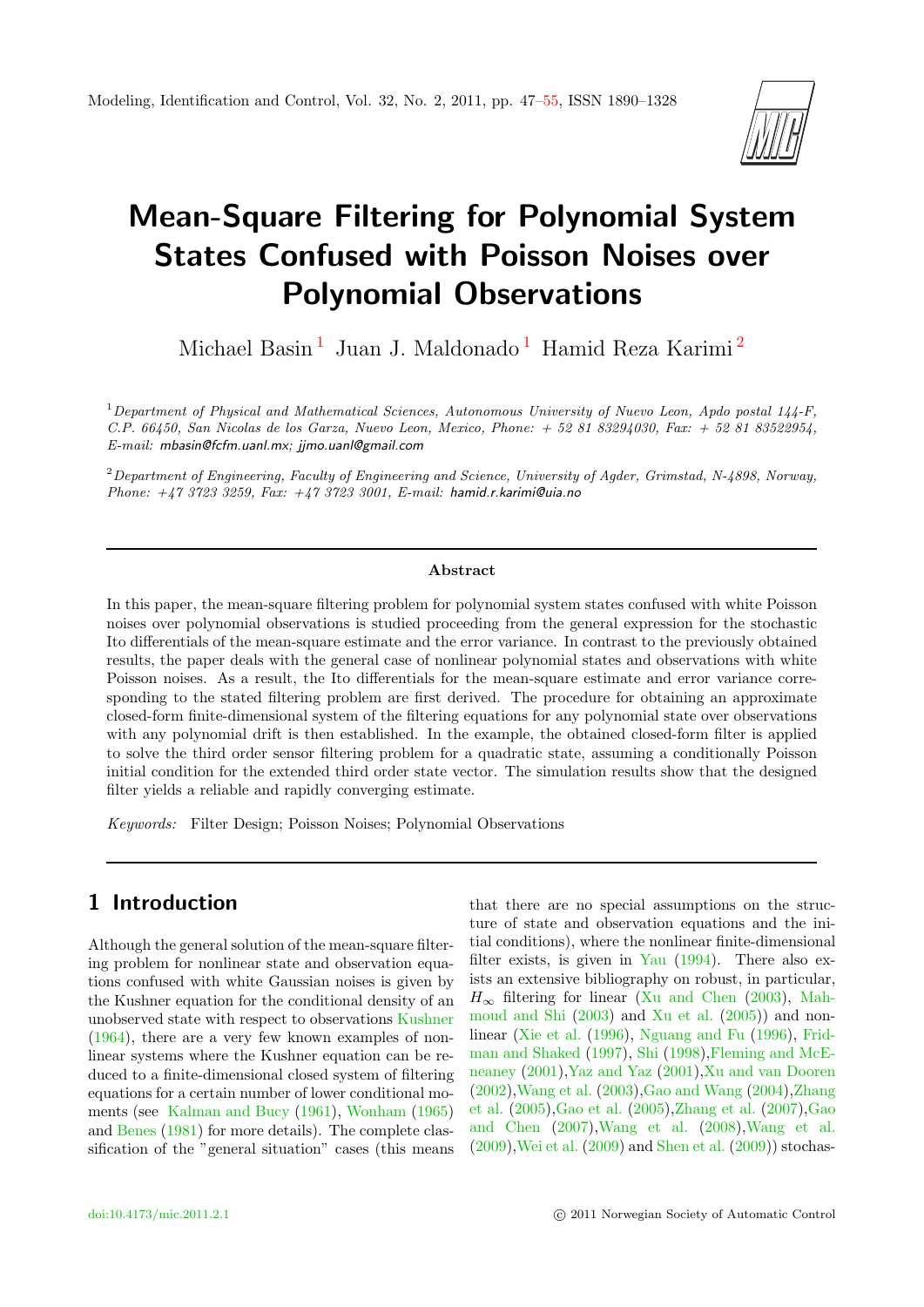tic systems. Apart form the "general situation," the mean-square finite-dimensional filters have been designed for certain classes of polynomial system states with Gaussian noises over linear observations [\(Basin](#page-7-10) [\(2008\)](#page-7-10), [Basin et al.](#page-7-11) [\(2008\)](#page-7-11) and [Basin et al.](#page-7-12) [\(2009\)](#page-7-12)) and a few results related to nonlinear Poisson systems can be found in [Lu et al.](#page-7-13) [\(2001\)](#page-7-13), [Kolmanovsky and Maizen](#page-7-14)[berg](#page-7-14) [\(2002a\)](#page-7-14)[,Hannequin and Mas](#page-7-15) [\(2002\)](#page-7-15)[,Kolmanovsky](#page-7-16) [and Maizenberg](#page-7-16)  $(2002b)$ , Zhang et al.  $(2008a)$ , Dupé [et al.](#page-7-17) [\(2008\)](#page-7-17)[,Zhang et al.](#page-8-17) [\(2008b\)](#page-8-17), and [Basin and Mal](#page-7-18)[donado](#page-7-18) [\(2011\)](#page-7-18). Recently, the mean-square filtering problem for polynomial systems, where both, state and observation, equations include polynomial functions of the system state in the right-hand sides, was solved in [Basin et al.](#page-7-19) [\(2010\)](#page-7-19); however, that paper did not consider systems corrupted with non-Gaussian noises. On the other hand, it is well-known that there are a number of practical situations where dynamic system states are corrupted not with uniformly acting white Gaussian noises (like a static noise in a phone line) but with noises acting at random isolated time moments (like a series of electromagnetic impulses), which are referred to as white Poisson noises.

This paper presents an approximate finitedimensional filter for polynomial system states confused with white Poisson noises over polynomial observations, continuing the research in the area of the mean-square filtering for polynomial systems with Gaussian [\(Basin](#page-7-10) [\(2008\)](#page-7-10), [Basin et al.](#page-7-11) [\(2008\)](#page-7-11) and [Basin](#page-7-12) [et al.](#page-7-12) [\(2009\)](#page-7-12)) and Poisson [Basin and Maldonado](#page-7-18) [\(2011\)](#page-7-18) noises. In contrast to the previously obtained results, the paper deals with the general case of nonlinear polynomial states and observations with white Poisson noises. Designing a closed-form finite-dimensional filter for systems with white Poisson noises over polynomial observations presents a significant advantage in the filtering theory and practice, since it enables one to address some filtering problems with state and observation nonlinearities and non-Gaussian noises, such as the cubic sensor problem [Hazewinkel et al.](#page-7-20) [\(1983\)](#page-7-20), for various polynomial systems. Indeed, the main paper result allows one to design a suboptimal mean-square finite-dimensional filter for any polynomial state confused with white Poisson noises over polynomial observations. Furthermore, since any nonlinear function can be approximated by a polynomial of a certain degree up to any precision, this would potentially lead to designing a suboptimal mean-square finite-dimensional filter for any nonlinear state with Poisson noises over observations with a nonlinear drift. The stated filtering problem is treated proceeding from the general expression for the stochastic Ito differentials of the mean-square estimate and the error variance [Pugachev and Sinitsyn](#page-8-18) [\(2001\)](#page-8-18). Increasing right-continuous family of  $\sigma$ -algebras  $F_t, t \geq$ 

As the first result, the Ito differentials for the meansquare estimate and error variance corresponding to the stated filtering problem are derived. Then, a closed-form finite-dimensional system of the filtering equations with respect to a finite number of filtering variables can be obtained for a polynomial observation equation, additionally assuming a conditionally Poisson initial condition for the higher degree states. This assumption is quite admissible in the filtering framework, since the real distribution of the entire state vector is actually unknown. In this case, the corresponding procedure for designing the closed-form filtering equations is suggested.

As an illustrative example, the closed system of the filtering equations with respect to two variables, the mean-square estimate and the error variance, is derived in the explicit form for the particular case of a quadratic state and third order polynomial observations, assuming a conditionally Poisson initial condition for the extended third order state vector. This filtering problem generalizes the cubic sensor problem stated in [Hazewinkel et al.](#page-7-20) [\(1983\)](#page-7-20). The resulting filter yields a reliable and rapidly converging estimate, in spite of a significant difference in the initial conditions between the state and estimate, whereas the filter designed for systems with white Gaussian noises, constructed according to [Basin et al.](#page-7-12) [\(2009\)](#page-7-12) and [Basin and](#page-7-18) [Maldonado](#page-7-18) [\(2011\)](#page-7-18), behaves unsatisfactorily.

The paper is organized as follows. Section 2 presents the filtering problem statement for polynomial system states confused with white Poisson noises over polynomial observations. The Ito differentials for the meansquare estimate and the error variance are derived in Section 3, where the procedure for obtaining an approximate finite-dimensional filter is suggested for any polynomial state with Poisson noises over observations with any polynomial drift. In Section 4, the obtained filter is applied to solution of the third order sensor filtering problem for a quadratic state, assuming a conditionally Poisson initial condition for the extended third order state vector.

Notation. The following notation is accepted throughout the paper: for vectors  $z \in R^m$  and  $x \in R^n$ ,  $[z, x] \in R^{m+n}$  denotes a column vector consecutively composed of  $m$  components of the vector  $z$  and  $n$  components of the vector x in the same order;  $[I, 0]$  denotes the  $m \times (n + m)$  matrix consecutively composed of the  $m \times m$ -dimensional identity matrix and  $m \times n$ dimensional zero matrix.

#### 2 Problem Statement

Let  $(\Omega, F, P)$  be a complete probability space with an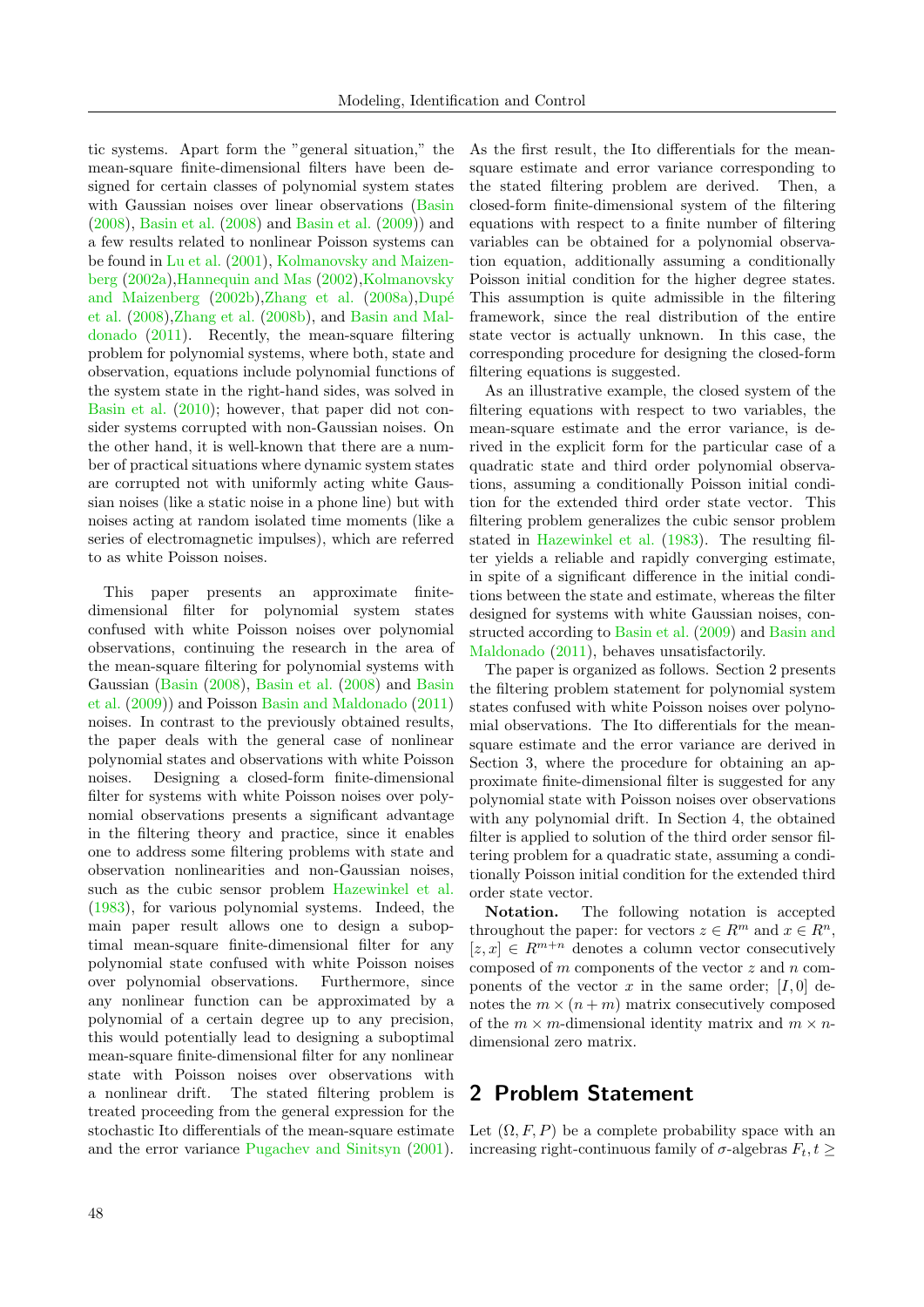$t_0$ , and let  $(N_1(t), F_t, t \geq t_0)$  and  $(N_2(t), F_t, t \geq t_0)$ be independent Poisson processes. The  $F_t$ -measurable random process  $(x(t), y(t))$  is described by nonlinear polynomial differential equations for the system state

$$
dx(t) = \rho(x, t)dt + \sigma(x, t)dN_1(t), \quad x(t_0) = x_0, \quad (1)
$$

and the observation process

$$
dy(t) = h(x, t)dt + B(t)dN_2(t).
$$
 (2)

Here,  $x(t) \in R^n$  is the state vector and  $y(t) \in R^m$  is the observation vector. The initial condition  $x_0 \in R^n$  is a Poisson vector such that  $x_0, N_1(t) \in R^p$ , and  $N_2(t) \in$  $R^q$  are independent. It is assumed that  $B(t)B^T(t)$  is a positive definite matrix, therefore,  $m \leq q$ . All coefficients in  $(1)$ – $(2)$  are deterministic functions of appropriate dimensions. Solutions of the Ito stochastic differential equations (1) and (2) are regarded as weak solutions (see, for example, [Oksendal](#page-7-21) [\(2006\)](#page-7-21) for definition). The same definition holds for solutions of other Ito stochastic differential equations throughout the paper.

The nonlinear functions  $\rho(x,t) \in R^n$ ,  $\sigma(x,t) \in R^n$ , and  $h(x, t) \in R^m$  are considered polynomials of n variables, components of the state vector  $x(t) \in R^n$ , with time-dependent coefficients. Since  $x(t) \in R^n$  is a vector, this requires a special definition of the polynomial for  $n > 1$ . In accordance with [Basin](#page-7-10) [\(2008\)](#page-7-10), a *p*-degree polynomial of a vector  $x(t) \in R^n$  is regarded as a plinear form of n components of  $x(t)$ 

$$
\rho(x,t) = \alpha_0(t) + \alpha_1(t)x + \alpha_2(t)x^T + \dots
$$

$$
+ \alpha_p(t)x \dots p \times \dots x,
$$
 (3)

where  $\alpha_0(t)$  is a vector of dimension n,  $\alpha_1$  is a matrix of dimension  $n \times n$ ,  $\alpha_2$  is a 3D tensor of dimension  $n \times n \times n$ ,  $\alpha_p$  is an  $(p+1)$ D tensor of dimension  $n \times$  $\cdots (p+1)$  times  $\cdots \times n$ , and  $x \times \cdots p$  times  $\cdots \times x$  is a pD tensor of dimension  $n \times \ldots$  *p* times  $\ldots \times n$  obtained by *p* times spatial multiplication of the vector  $x(t)$  by itself (see [Basin](#page-7-10) [\(2008\)](#page-7-10) for more details). Such a polynomial can also be expressed in the summation form

$$
\rho_k(x,t) = \alpha_0 \kappa(t) + \sum_i \alpha_1 \kappa_i(t)x_i(t)
$$

$$
+ \sum_{ij} \alpha_2 \kappa_{ij}(t)x_i(t)x_j(t) + \dots
$$

$$
+ \sum_{i_1 \dots i_p} \alpha_p \kappa_{i_1 \dots i_p}(t)x_{i_1}(t) \dots x_{i_p}(t),
$$

$$
k, i, j, i_1, \dots, i_p = 1, \dots, n.
$$

The estimation problem is to find the mean-square estimate  $\hat{x}(t)$  of the system state  $x(t)$ , based on the observation process  $Y(t) = \{y(s), 0 \le s \le t\}$ , that minimizes the conditional expectation of the Euclidean norm

$$
J = E[(x(t) - \hat{x}(t))^T (x(t) - \hat{x}(t)) | F_t^Y]
$$

at every time moment t. Here,  $E[\xi(t) | F_t^Y]$  means the conditional expectation of a stochastic process  $\xi(t) = (x(t) - \hat{x}(t))^T (x(t) - \hat{x}(t))$  with respect to the  $\sigma$  - algebra  $F_t^Y$  generated by the observation process  $Y(t)$  in the interval  $[t_0, t]$ . As known [Pugachev and](#page-8-18) [Sinitsyn](#page-8-18) [\(2001\)](#page-8-18), the mean-square estimate is given by the conditional expectation

$$
\hat{x}(t) = m_x(t) = E(x(t) | F_t^Y)
$$

of the system state  $x(t)$  with respect to the  $\sigma$  - algebra  $F_t^Y$  generated by the observation process  $Y(t)$  in the interval  $[t_0, t]$ . As usual, the matrix function

$$
P(t) = E[(x(t) - m_x(t))(x(t) - m_x(t))^T | F_t^Y]
$$

is the estimation error variance matrix. Hereinafter, the formulated filtering problem is considered in a time interval  $[t_0, T_1]$ , where the solution of the state equation (1) still exists and is almost surely bounded. Apparently,  $T_1 < T^*$ , where  $T^*$  is an escape time for the system (1). Note that since the initial condition  $x_0$  is Poisson, the superior moments of the process  $x(t)$  remain bounded for any  $t \leq T_1$  [\(Pugachev and Sinitsyn](#page-8-18)  $(2001)$ ).

The proposed solution to the stated filtering problem is based on the formulas for the Ito differentials of the mean-square estimate and the estimation error variance (cited after [Pugachev and Sinitsyn](#page-8-18) [\(2001\)](#page-8-18)) and given in the following section.

#### 3 Filter Design

The filtering problem is solved by the following theorem.

Theorem 1. The mean-square filter for the polynomial state  $x(t)$  (1) over the polynomial observations  $y(t)$  (2) is given by the following equations for the mean-square estimate  $m(t) = [m_z(t), m_x(t)] =$  $E([z(t),x(t)] \mid F_t^Y)$  and the estimation error covariance matrix  $P(t) = E[(z(t), x(t)) - m(t))([z(t), x(t)] (m(t))^T \mid F_t^Y$ ]:

$$
dm(t) = E(\bar{f}(x,t) | F_t^Y)dt
$$
\n(4)

+
$$
P(t)[I,0]^T(B(t)B^T(t))^{-1}(dy(t) - m_z(t)dt),
$$
  
\n $dP(t) = (E(([z(t),x(t)] - m(t))(\bar{f}(x,t))^T | F_t^Y)$   
\n+ $E(\bar{f}(x,t)([z(t),x(t)] - m(t))^T) | F_t^Y)$ + (5)  
\n $E(\bar{g}(x,t)\bar{g}^T(x,t) | F_t^Y)$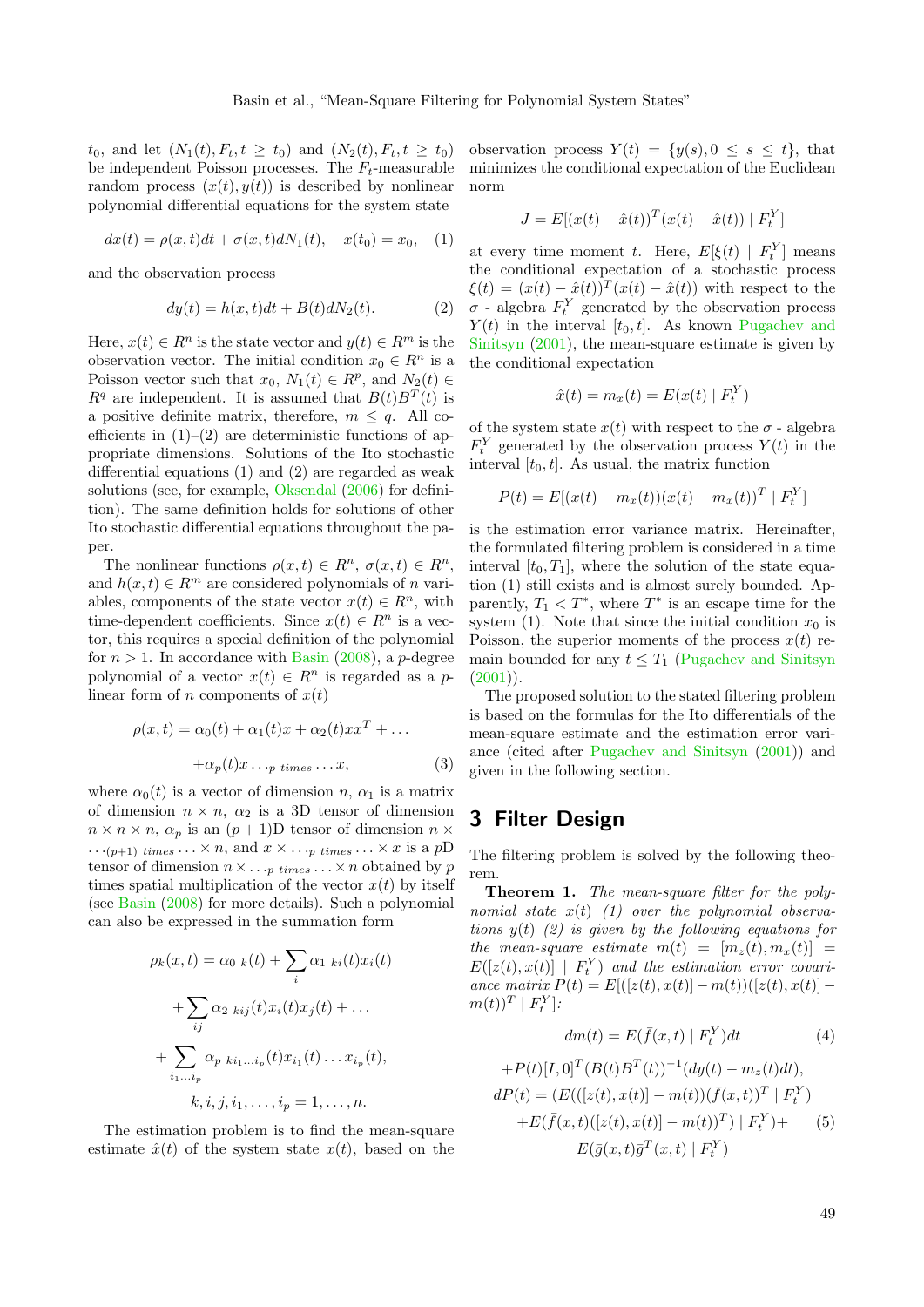$$
-P(t)[I,0]T(B(t)BT(t))-1[I,0]P(t)),
$$

with the initial conditions  $m(t_0) = [m_z(t_0), m_x(t_0)] =$  $E([z_0, x_0] \mid F_{t_0}^Y)$  and  $P(t_0) = E[(z_0, x_0]$  $m(t_0)([z_0, x_0] - m(t_0)^T \mid F_{t_0}^Y].$  Here,  $\widetilde{f}(x, t) =$  $[f(x,t), \rho(x,t)], \bar{g}(x,t) = [g(x,t), \sigma(x,t)]^T,$ 

$$
f(x,t) = \frac{\partial h(x,t)}{\partial x} \rho(x,t) dt + \frac{\partial h(x,t)}{\partial t} dt +
$$

1 2  $\partial^2 h(x,t)$  $\frac{h(x,t)}{\partial x^2}\sigma(x,t)\sigma^T(x,t)dt$ ,  $g(x,t) = \frac{\partial h(x,t)}{\partial x}\sigma(x,t)$ ,

and the additional polynomial state  $z(t) = h(x, t)$  satisfies the equation

$$
dz(t) = \frac{\partial h(x,t)}{\partial x} \rho(x,t) dt + \frac{\partial h(x,t)}{\partial t} dt +
$$
 (6)

$$
\frac{1}{2} \frac{\partial^2 h(x,t)}{\partial x^2} \sigma(x,t) \sigma^T(x,t) dt +
$$
  

$$
\frac{\partial h(x,t)}{\partial x} \sigma(x,t) dN_1(t), \quad z(0) = z_0.
$$

If the initial condition  $[z_0, x_0]$  for the extended state vector is conditionally Poisson with respect to the observations, the system of filtering equations  $(4)$ ,  $(5)$  becomes a closed-form finite-dimensional system after expressing the superior conditional moments of the system state  $x(t)$  with respect to the observations  $y(t)$  as functions of only two lower conditional moments,  $m(t)$ and  $P(t)$ .

Proof. Let us reformulate the problem, introducing the stochastic process  $z(t) = h(x, t)$ . Using the Ito formula (see [Pugachev and Sinitsyn](#page-8-18) [\(2001\)](#page-8-18)) for the stochastic differential of the nonlinear function  $h(x, t)$ , where  $x(t)$  satisfies the equation (1), the equation (6) is obtained for  $z(t)$ 

$$
dz(t) = \frac{\partial h(x,t)}{\partial x} \rho(x,t)dt + \frac{\partial h(x,t)}{\partial t}dt +
$$

$$
\frac{1}{2} \frac{\partial^2 h(x,t)}{\partial x^2} \sigma(x,t) \sigma^T(x,t)dt +
$$

$$
\frac{\partial h(x,t)}{\partial x} \sigma(x,t) dN_1(t), \quad z(0) = z_0.
$$

Note that the addition  $\frac{1}{2}$  $\frac{\partial^2 h(x,t)}{\partial x^2} \sigma(x,t) \sigma^T(x,t)$  appears in view of the second derivative in  $x$  in the Ito formula.

Let us assume at this point that the initial condition  $[z_0, x_0]$  for the extended state vector is a conditionally Poisson random vector with respect to observations. This assumption is quite admissible in the filtering framework, since the real distributions of  $x(t)$  and  $z(t)$  are actually unknown. Indeed, as follows from [Pu](#page-7-22)[gachev](#page-7-22) [\(1984\)](#page-7-22), if only two lower conditional moments, expectation  $m_0$  and variance  $P_0$ , of a random vector  $[z_0, x_0]$  are available, the Poisson distribution with the same parameters,  $m_0$  and  $P_0$ , is the best approximation for the unknown conditional distribution of  $[z_0, x_0]$ with respect to observations. This fact is also a corollary of the central limit theorem [Tucker](#page-8-19) [\(1967\)](#page-8-19) in the probability theory.

A key point for further derivations is that the righthand side of the equation  $(6)$  is a polynomial in x. Indeed, since  $h(x, t)$  is a polynomial in x, the functions  $\frac{\partial h(x,t)}{\partial x}$ ,  $\frac{\partial h(x,t)}{\partial x}x(t)$ ,  $\frac{\partial h(x,t)}{\partial t}$ , and  $\frac{\partial^2 h(x,t)}{\partial x^2}$  are also polynomial in  $x$ . Thus, the equation  $(6)$  is a polynomial state equation with a polynomial multiplicative noise. It can be written in the compact form

$$
dz(t) = f(x, t)dt + g(x, t)dN_1(t), \quad z(t_0) = z_0, \quad (7)
$$

where

$$
f(x,t) = \frac{\partial h(x,t)}{\partial x} \rho(x,t) dt + \frac{\partial h(x,t)}{\partial t} dt +
$$

$$
\frac{1}{2} \frac{\partial^2 h(x,t)}{\partial x^2} \sigma(x,t) \sigma^T(x,t) dt, \quad g(x,t) = \frac{\partial h(x,t)}{\partial x} \sigma(x,t).
$$

In terms of the process  $z(t)$ , the observation equation (2) takes the form

$$
dy(t) = [I, 0][z(t), x(t)]dt + B(t)dN_2(t).
$$
 (8)

The reformulated estimation problem is now to find the mean-square estimate  $[m_z(t), m_x(t)]$  of the system state  $[z(t), x(t)]$ , based on the observation process  $Y(t) = \{y(s), 0 \le s \le t\}.$  This mean-square estimate is given by the conditional expectation

$$
m(t) = [m_z(t), m_x(t)] = [E(z(t) | F_t^Y), E(x(t) | F_t^Y)]
$$

of the system state  $[z(t),x(t)]$  with respect to the  $\sigma$ algebra  $F_t^Y$  generated by the observation process  $Y(t)$ in the interval  $[t_0, t]$ . The matrix function

$$
P(t) = E[([z(t), x(t)] - [m_z(t), m_x(t)]) \times
$$

$$
([z(t), x(t)] - [m_z(t), m_x(t)])^T | F_t^Y]
$$

is the estimation error variance matrix for this reformulated problem.

The obtained filtering system includes the two equations,  $(6)$  (or  $(7)$ ) and  $(1)$ , for the partially measured state  $[z(t),x(t)]$  and the equation (8) for the observations  $y(t)$ , where  $z(t)$  is a completely measured polynomial state with a polynomial multiplicative noise,  $x(t)$  is an unmeasured polynomial state, and  $y(t)$  is a linear observation process directly measuring the state  $z(t)$ . Applying the mean-square filter for incompletely measured polynomial states with a polynomial multiplicative noise over linear observations (see [Basin and](#page-7-18) [Maldonado](#page-7-18)  $(2011)$  to the system  $(7),(1),(8)$  yields the desired filtering equations (4),(5). Finally, after representing the superior conditional moments of the system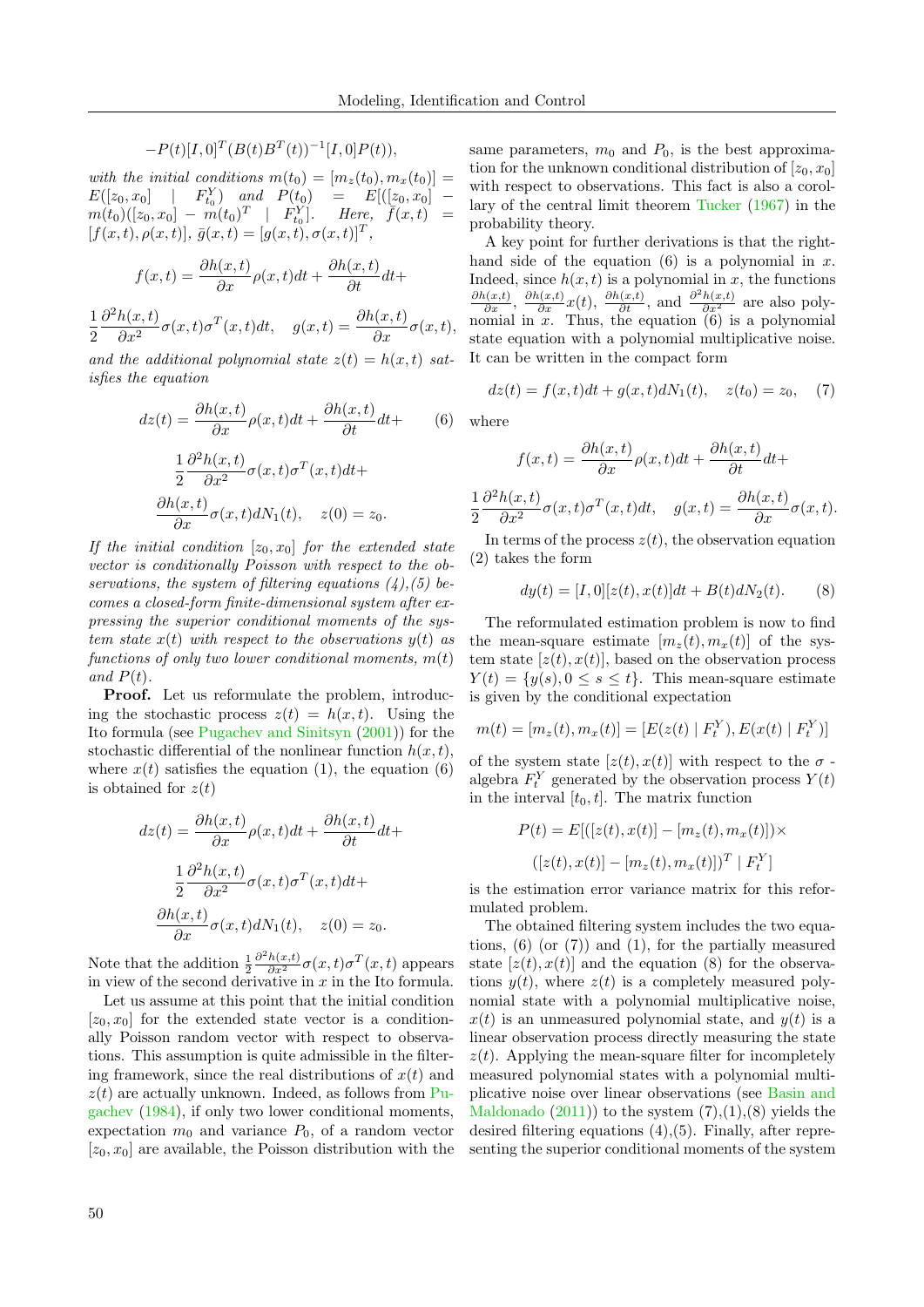state as functions of the conditional expectation  $m(t)$ and error variance  $P(t)$  using the property of a Poisson random variable  $x(t) - m(t)$  of representing the superior conditional moments of the system state as functions of the variance  $P(t)$ , (see [Basin and Maldon](#page-7-18)[ado](#page-7-18) [\(2011\)](#page-7-18) for details), a finite-dimensional system of the filtering equations, closed with respect to  $m(t)$  and  $P(t)$ , can be obtained, if the initial condition  $[z_0, x_0]$ for the extended state vector is conditionally Poisson.  $\blacksquare$ 

Remark. Note that some particular cases of Theorem 1, like linear or bilinear systems with statedependent noises, were previously considered in [Basin](#page-7-18) [and Maldonado](#page-7-18) [\(2011\)](#page-7-18), where the explicit mean-square finite-dimensional filtering equations were obtained. On the other hand, the general result of Theorem 1 allows one to design a suboptimal mean-square finitedimensional filter for any polynomial state confused with white Poisson noise disturbances over polynomial observations. Furthermore, since any nonlinear function can be approximated by a polynomial of a certain degree up to any precision, the result obtained in Theorem 1 would potentially lead to designing a suboptimal mean-square finite-dimensional filter for any nonlinear state with white Poisson noises over observations with a nonlinear drift.

In the following example, a closed form of the filtering equations will be obtained for a particular case of scalar second and third order polynomial functions  $\rho(x, t)$ ,  $\sigma(x, t)$ , and  $h(x, t)$  in the equations (1) and (2). Nonetheless, application of the same procedure would result in designing a closed system of the filtering equations for any polynomial functions  $\rho(x, t)$ ,  $\sigma(x, t)$ , and  $h(x, t)$  in  $(1), (2)$ .

## 4 Example: Third Degree Sensor Filtering Problem for Quadratic System

This section presents an example of designing the closed-form finite-dimensional filter for a quadratic state over third degree polynomial observations, where the initial condition for the extended state vector is assumed conditionally Poisson with respect to observations.

Let the unmeasured scalar state  $x(t)$  satisfy the quadratic equation

$$
dx(t) = x^2(t)dt + dn_1(t), \quad x(0) = x_0,\tag{9}
$$

and the observation process be given by the scalar third degree sensor equation

$$
dy(t) = x^3(t)dt + dn_2(t),
$$
\n(10)

where  $n_1(t)$  and  $n_2(t)$  are Poisson processes independent of each other and of a Poisson random variable  $x_0$  serving as the initial condition in (9). The filtering problem is to find the mean-square estimate for the quadratic state (9), using the third degree sensor observations (10).

Let us reformulate the problem, introducing the stochastic process  $z(t) = h(x,t) = x^3(t)$ . Using the Ito formula (see [Pugachev and Sinitsyn](#page-8-18) [\(2001\)](#page-8-18)) for the stochastic differential of the cubic function  $h(x, t) =$  $x^3(t)$ , where  $x(t)$  satisfies the equation (9), the following equation is obtained for  $z(t)$ 

$$
dz(t) = (3x(t) + 3x4(t))dt + 3x2(t)dn1(t), z(0) = z0.
$$

Taking into account that  $z(t) = x^3(t)$ , the last equation takes the form

$$
dz(t) = (3x(t)(1+z(t)))dt + 3x^{2}(t)dn_{1}(t), \quad z(0) = z_{0}.
$$
\n(11)

Here,  $\frac{\partial h(x,t)}{\partial x} = 3x^2(t), \frac{1}{2}$  $\frac{\partial h^2(x,t)}{\partial x^2}$  = 3x(t), and  $\frac{\partial h(x,t)}{\partial t} = 0$ , given that  $h(x,t)$  does not explicitly depend on t; therefore,  $f(x,t) = 3x(t) + 3x^4(t) =$  $3x(t)(1+z(t))$  and  $g(x,t) = 3x^2(t)$ . The initial condition  $[z_0, x_0]$  is considered conditionally Poisson with respect to observations (see the paragraph preceding (7) for details). In terms of the process  $z(t)$ , the observation equation (10) takes the form

$$
dy(t) = z(t)dt + dn_2(t).
$$
 (12)

The obtained filtering system includes two equations, (11) and (9), for the partially measured state  $[z(t), x(t)]$  and the equation (12) for the observations  $y(t)$ , where  $z(t)$  is a completely measured second degree state with a multiplicative quadratic noise,  $x(t)$ is an unmeasured quadratic state, and  $y(t)$  is a linear observation process directly measuring the state  $z(t)$ . Hence, the designed mean-square filter can be applied for solving this problem. The filtering equations (4),(5) take the following particular form for the system (11),(9),(12)

$$
dm_1(t) = (3m_2(t) + 3m_1(t)m_2(t) + 3P_{12}(t))dt + (13)
$$

$$
P_{11}(t)[dy(t) - m_1(t)dt],
$$

 $dm_2(t) = (m_2^2(t) + P_{22}(t))dt + P_{12}(t)[dy(t) - m_1(t)dt],$ (14)

with the initial conditions  $m_1(0) = E(z_0 | y(0)) = m_{10}$ and  $m_2(0) = E(x_0 | y(0)) = m_{20}$ ,

$$
\dot{P}_{11}(t) = 12P_{12}(t) + 9m_2^4(t) + 9P_{22}(t) + \tag{15}
$$
\n
$$
36P_{22}(t)m_2(t) + 54P_{22}(t)m_2^2(t) + \n27P_{22}^2(t) + 12P_{11}(t)m_2(t) - P_{11}^2(t),
$$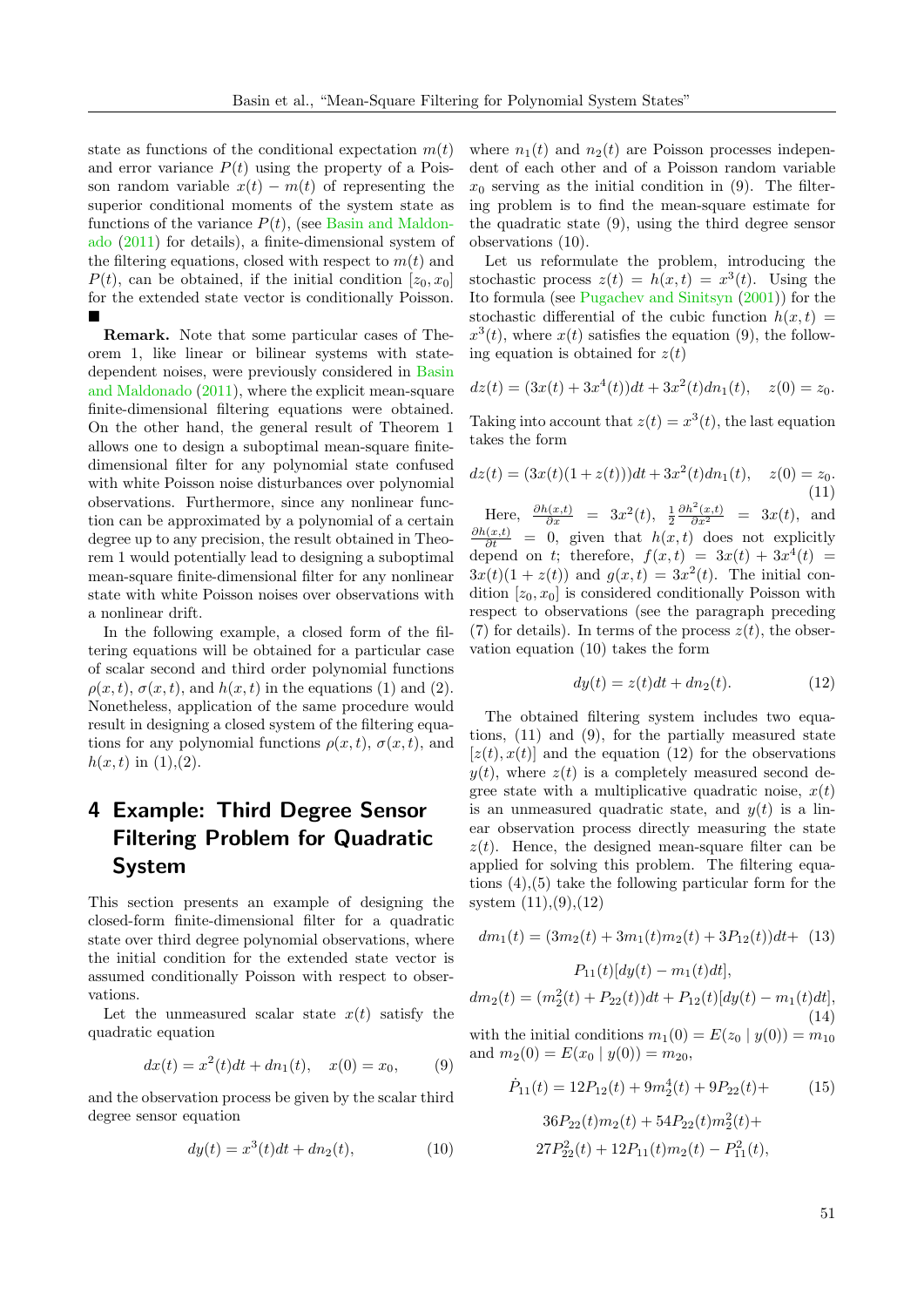$$
\dot{P}_{12}(t) = 3P_{12}(t) + 7P_{22}(t) + 8P_{12}(t)m_2(t) + (16)
$$

$$
3m_2^2(t) - P_{11}(t)P_{12}(t),
$$

$$
\dot{P}_{22}(t) = 1 + 2P_{22}(t) + 4P_{22}(t)m_2(t) - P_{12}^2(t), \quad (17)
$$

with the initial condition  $P(0) = E((z_0, x_0)^T$  $m(0))([z_0, x_0]^T - m(0))^T \mid y(0) = P_0$ . Here,  $m_1(t)$ is the estimate for the state  $z(t) = x^3(t)$  and  $m_2(t)$  is the estimate for the state  $x(t)$ .

The estimates obtained upon solving the equations  $(13)$ – $(17)$  are compared to the estimates satisfying the filtering equations designed for systems with white Gaussian noises for the quadratic state (11) over the third order polynomial observations (10), which are obtained in [Basin et al.](#page-7-19) [\(2010\)](#page-7-19):

$$
dm_{G1}(t) = (3m_{G2}(t) + 3m_{G1}(t)m_{G2}(t) + (18)
$$

$$
3P_{G12}(t))dt + P_{G11}(t)[dy(t) - m_{G1}(t)dt],
$$
  
\n
$$
dm_{G2}(t) = (m_{G2}^2(t) + P_{G22}(t))dt +
$$
  
\n
$$
P_{G12}(t)[dy(t) - m_{G1}(t)dt],
$$
\n(19)

with the initial conditions  $m_{G_1}(0) = E(z_0 | y(0)) =$  $m_{G10}$  and  $m_{G2}(0) = E(x_0 | y(0)) = m_{G20}$ ,

$$
\dot{P}_{G11}(t) = 6P_{G12}(t) + 9m_{G2}^4(t) + 9P_{G22}(t) + (20)
$$

$$
36P_{G22}(t)m_{G2}(t) + 54P_{G22}(t)m_{G2}^2(t) +
$$
  

$$
27P_{G22}^2(t) + 12P_{G11}(t)m_{G2}(t) - P_{G11}^2(t),
$$

$$
\dot{P}_{G12}(t) = 6P_{G22}(t) + 8P_{G12}(t)m_{G2}(t) + 3m_{G2}^2(t)
$$
 (21)  
-
$$
P_{G11}(t)P_{G12}(t),
$$

$$
\dot{P}_{G22}(t) = 1 + 4P_{G22}(t)m_{G2}(t) - P_{G12}^2(t),
$$
\n(22)

\nwith the initial condition  $P_G(0) = E(([z_0, x_0]^T -$ 

 $m_G(0))([z_0, x_0]^T - m_G(0))^T \mid y(0) = P_{G0}.$ 

Numerical simulation results are obtained solving the systems of filtering equations  $(13)$ – $(17)$  and  $(18)$ – (22). The obtained values of the state estimates  $m_2(t)$ , satisfying the equation (14), and  $m_{G2}(t)$ , satisfying the equation (19), are compared to the real values of the state variable  $x(t)$  in (9).

For the filters  $(13)$ – $(17)$ ,  $(18)$ – $(22)$  and the reference system  $(11),(9),(12)$  involved in simulation, the following initial values are assigned:  $x_0 = 0$ ,  $z_0 = 18$ ,  $m_{10} =$  $m_{G10} = 1000, m_{20} = m_{G20} = 10, P_{11}(0) = P_{G11}(0) =$  $15, P_{12}(0) = P_{G12}(0) = 3, P_{22}(0) = P_{G22}(0) = 1.$  Poisson disturbances  $dn_1(t)$  and  $dn_2(t)$  are generated using the Simulink chart suggested in [Basin et al.](#page-7-23) [\(2007\)](#page-7-23). Note that the noise power can be changed varying the terms  $\sigma(x, t)$  and  $B(t)$  in (1),(2), which would lead to changing the corresponding terms in the filtering equations  $(4)$ ,  $(5)$ . The simulation interval is set to  $[0, 4.0575]$ , since the estimation error given by the filter designed for systems with white Gaussian noises diverges to infinity at this time.

Figure 1 shows the graphs of the errors between the reference state  $x(t)$  (9) and its estimate  $m_2(t)$  (14), and the reference state  $z(t) = x^3(t)$  (11) and its estimate  $m_1(t)$  (13), in the entire simulation interval from  $t_0 = 0$  to  $T = 4.0575$ . It can be observed that the estimation errors converge to the real states very rapidly and then maintain zero mean value, in spite of a considerable error in the initial conditions,  $m_{20} - x_0 = 10$ ,  $m_{10} - z_0 = 982$ . The estimation error for the state  $x(t)$  at  $T = 4.0575$  is equal to  $m_2(4.0575) - x(4.0575) = 0.1646$ . Figure 2 shows the graph of the errors between the reference state  $x(t)$  (9) and the estimate  $m_{G2}(t)$  (19), and the reference state  $z(t) = x^{3}(t)$  (11) and its estimate  $m_{G_1}(t)$  (18), in the entire simulation interval from  $t_0 = 0$  to  $T = 4.0575$ . Note that although the estimate equations  $(13)$ – $(14)$ coincide with the estimate equations  $(18)$ – $(19)$ , the designed filter for systems with white Poisson noises shows very good overall performance at every time moment  $t$  of the simulation interval (Fig. 1), whereas the estimation error of the estimate  $m_{G2}(t)$  provided by the filter available for systems with white Gaussian noises diverges to infinity at  $T = 4.0575$  (Fig. 2).

Thus, it can be concluded that the obtained filter  $(13)$ – $(17)$  solves the third order sensor filtering problem for the system  $(9)$ , $(10)$ , where the state and observations are polynomials corrupted with white Poisson noises, and yields a reliable estimate of the unmeasured state.

### 5 Conclusions

This paper presents an approximate finite-dimensional filter for polynomial system states confused with white Poisson noises over polynomial observations. It is shown that the proposed finite-dimensional filter can be obtained in a closed form for any polynomial functions in state and observation equations. In the example, the closed-form solution is obtained to the filtering problem for a quadratic state over third degree polynomial observations, assuming a conditionally Poisson initial condition for the extended third order state vector. The resulting filter yields a reliable and rapidly converging estimate, in spite of a significant difference in the initial conditions between the state and estimate, whereas the filter designed for systems with white Gaussian noises behaves unsatisfactorily. Although this conclusion follows from the developed theory, the numerical simulation serves as a convincing illustration.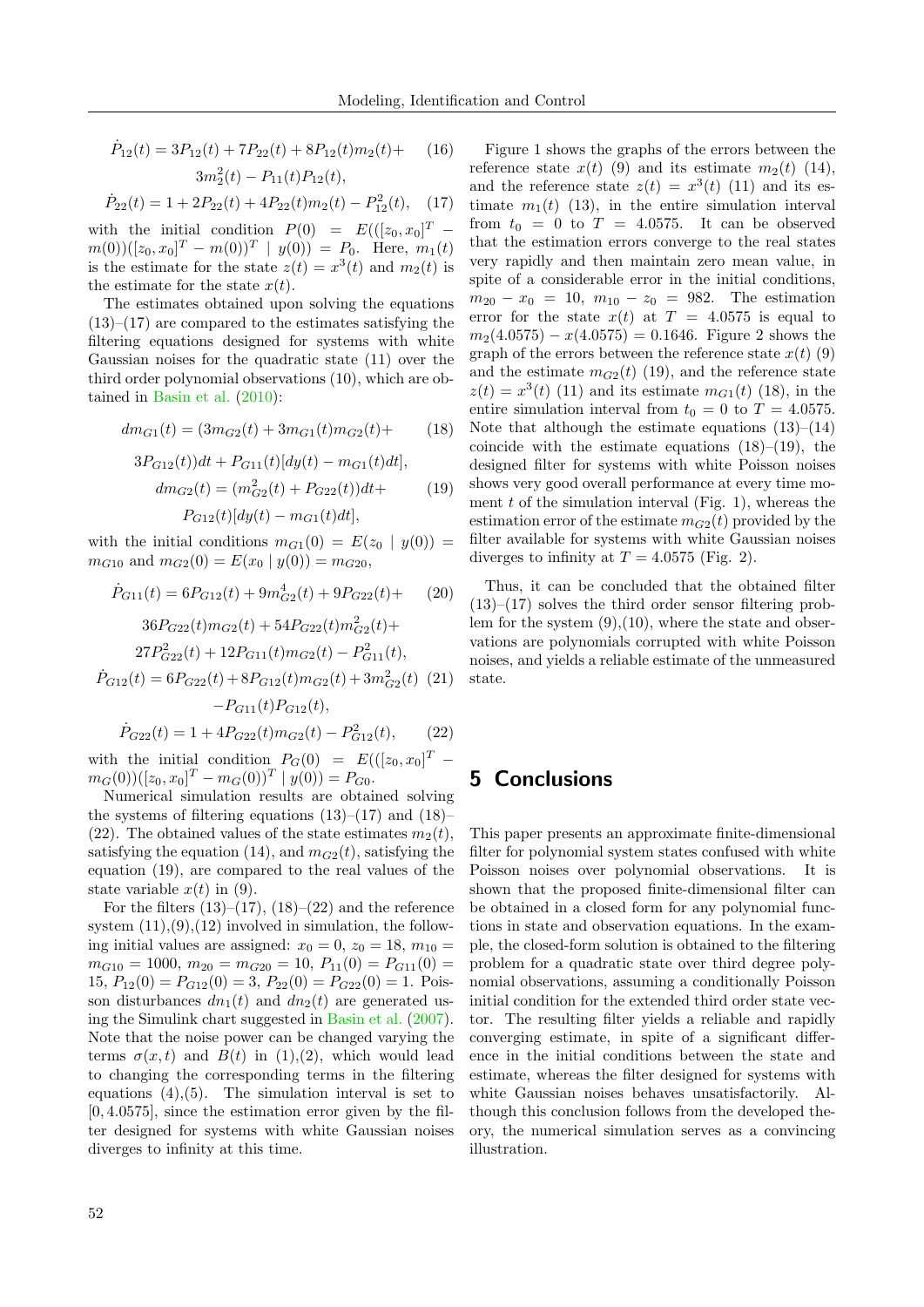

Figure 1: **Top.** Graph of the estimation error between the reference state  $x(t)$  (9) and its estimate  $m_2(t)$  (14) in the interval [0, 4.0575]. Bottom. Graph of the estimation error between the reference state  $z(t)$ (11) and its estimate  $m_1(t)$  (13) in the interval [0, 4.0575].



Figure 2: **Top.** Graph of the estimation error between the reference state  $x(t)$  (9) and the estimate  $m_{G2}(t)$  (19) in the interval [0, 4.0575]. Bottom. Graph of the estimation error between the reference state  $z(t)$ (11) and the estimate  $m_{G2}(t)$  (18) in the interval [0, 4.0575].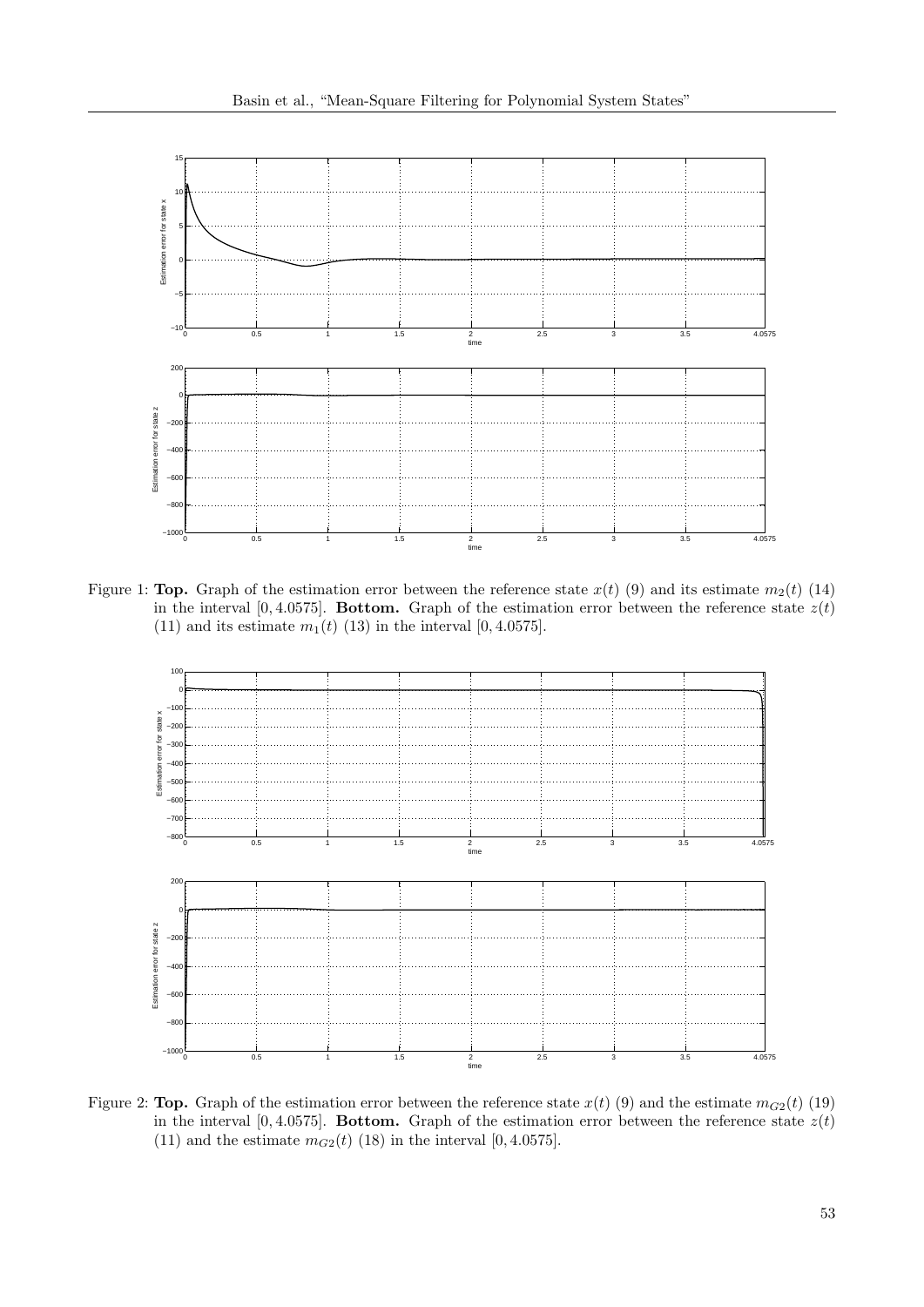### References

- <span id="page-7-10"></span>Basin, M. New Trends in Optimal Filtering and Control for Polynomial and Time-Delay Systems. Berlin: Springer, 2008.
- <span id="page-7-23"></span>Basin, M., Alcorta-Garcia, M., and Pena, D. Simulation and optimal filtering for linear systems with poisson white noises. Dynamics of Continuous, Discrete and Impulsive Systems. Series B, 2007. 14:221– 231.
- <span id="page-7-11"></span>Basin, M., Calderon-Alvarez, D., and Skliar, M. Optimal filtering for incompletely measured polynomial states over linear observations. International J. Adaptive Control and Signal Processing, 2008. 22:482–494.
- <span id="page-7-18"></span>Basin, M. and Maldonado, J. Mean-square filter design for nonlinear polynomial systems with poisson noise. Proc. 2011 American Control Conference, 2011. page Ref. no. WeB02.1.
- <span id="page-7-12"></span>Basin, M., Shi, P., and Calderon-Alvarez, D. Optimal filtering for incompletely measured polynomial systems with multiplicative noises. Circuits, Systems and Signal Processing, 2009. 28:223–239. doi[:10.1007/s00034-008-9083-2.](http://dx.doi.org/10.1007/s00034-008-9083-2)
- <span id="page-7-19"></span>Basin, M., Shi, P., and Calderon-Alvarez, D. Approximate finite-dimensional filtering for polynomial states over polynomial observations. International Journal of Control, 2010. 83:724–730.
- <span id="page-7-2"></span>Benes, V. Exact finite-dimensional filters for certain diffusions with nonlinear drift. Stochastics, 1981. 5:65–92. doi[:10.1080/17442508108833174.](http://dx.doi.org/10.1080/17442508108833174)
- <span id="page-7-17"></span>Dup´e, F., Fadili, M., and Starck, J.-L. Image deconvolution under poisson noise using sparse representations and proximal thresholding iteration. Proc. IEEE ICASSP - Int. Conf. on Acoustics, Speech, and Signal Processing, 2008. pages 761–764.
- <span id="page-7-6"></span>Fleming, W. and McEneaney, W. Robust limits of risk sensitive nonlinear filters. Mathematics of Control, Signals and Systems, 2001. 14:109–142. doi[:10.1007/PL00009879.](http://dx.doi.org/10.1007/PL00009879)
- <span id="page-7-5"></span>Fridman, E. and Shaked, U. On regional nonlinear  $H_{\infty}$ filtering. Systems and Control Letters, 1997. 29:233– 240. doi[:10.1016/S0167-6911\(96\)00061-8.](http://dx.doi.org/10.1016/S0167-6911(96)00061-8)
- <span id="page-7-9"></span>Gao, H. and Chen, T.  $H_{\infty}$  estimation for uncertain systems with limited communication capacity. IEEE Transactions on Automatic Control, 2007. 52:2070– 2084. doi[:10.1109/TAC.2007.908316.](http://dx.doi.org/10.1109/TAC.2007.908316)
- <span id="page-7-8"></span>Gao, H., L., J. L., Xie, and Wang, C. New approach to mixed  $H_2/H_{\infty}$ –filtering for polytopic discrete-time systems. IEEE Transactions on Signal Processing, 2005. 53:3183–3192.
- <span id="page-7-7"></span>Gao, H. and Wang, C. A delay-dependent approach to robust  $H_{\infty}$  filtering for uncertain discrete-time state-delayed systems. IEEE Transactions on Signal Processing, 2004. 52:1631–1640.
- <span id="page-7-15"></span>Hannequin, P. and Mas, J. Statistical and heuristic image noise extraction (shine): A new method for processing poisson noise in scintigraphic images. Phys. Med. Biol., 2002. 47:4329–4344. doi[:10.1088/0031-](http://dx.doi.org/10.1088/0031-9155/47/24/302) [9155/47/24/302.](http://dx.doi.org/10.1088/0031-9155/47/24/302)
- <span id="page-7-20"></span>Hazewinkel, M., Marcus, S., and Sussmann, H. Nonexistence of exact finite-dimensional filters for conditional statistics of the cubic sensor problem. Systems and Control Letters, 1983. 5:331–340.
- <span id="page-7-1"></span>Kalman, R. and Bucy, R. New results in linear filtering and prediction theory. ASME Trans., Part D (J. of Basic Engineering), 1961. 83:95–108.
- <span id="page-7-14"></span>Kolmanovsky, I. and Maizenberg, T. Optimal containment control for a class of stochastic systems perturbed by poisson and wiener processes. Proc. 2002 American Control Conf., 2002a. pages 322–327.
- <span id="page-7-16"></span>Kolmanovsky, I. and Maizenberg, T. Optimal containment control for a class of stochastic systems perturbed by poisson and wiener processes. IEEE Trans. on Automatic Control, 2002b. 47:1641–1645.
- <span id="page-7-0"></span>Kushner, H. On differential equations satisfied by conditional probability densities of markov processes. SIAM J. Control, 1964. 12:106–119.
- <span id="page-7-13"></span>Lu, H., Liang, Z., and Chen, D. A combined transformation of ordering spect sinograms for signal extraction from measurements with poisson noise. SPIE Proc., 2001. 4322:1431–1438.
- <span id="page-7-3"></span>Mahmoud, M. and Shi, P. Robust kalman filtering for continuous time-lag systems with markovian jump parameters. Automatica, 2003. 50:98–105.
- <span id="page-7-4"></span>Nguang, S. and Fu, M. Robust nonlinear  $H_{\infty}$  filtering. International Journal of Robust and Nonlinear Control, 1996. 32:1195–1199. doi[:10.1016/0005-](http://dx.doi.org/10.1016/0005-1098(96)00067-2) [1098\(96\)00067-2.](http://dx.doi.org/10.1016/0005-1098(96)00067-2)
- <span id="page-7-21"></span>Oksendal, B. Stochastic Differential Equations. Berlin: Springer, 2006.
- <span id="page-7-22"></span>Pugachev, V. Probability Theory and Mathematical Statistics for Engineers. London, Pergamon, 1984.